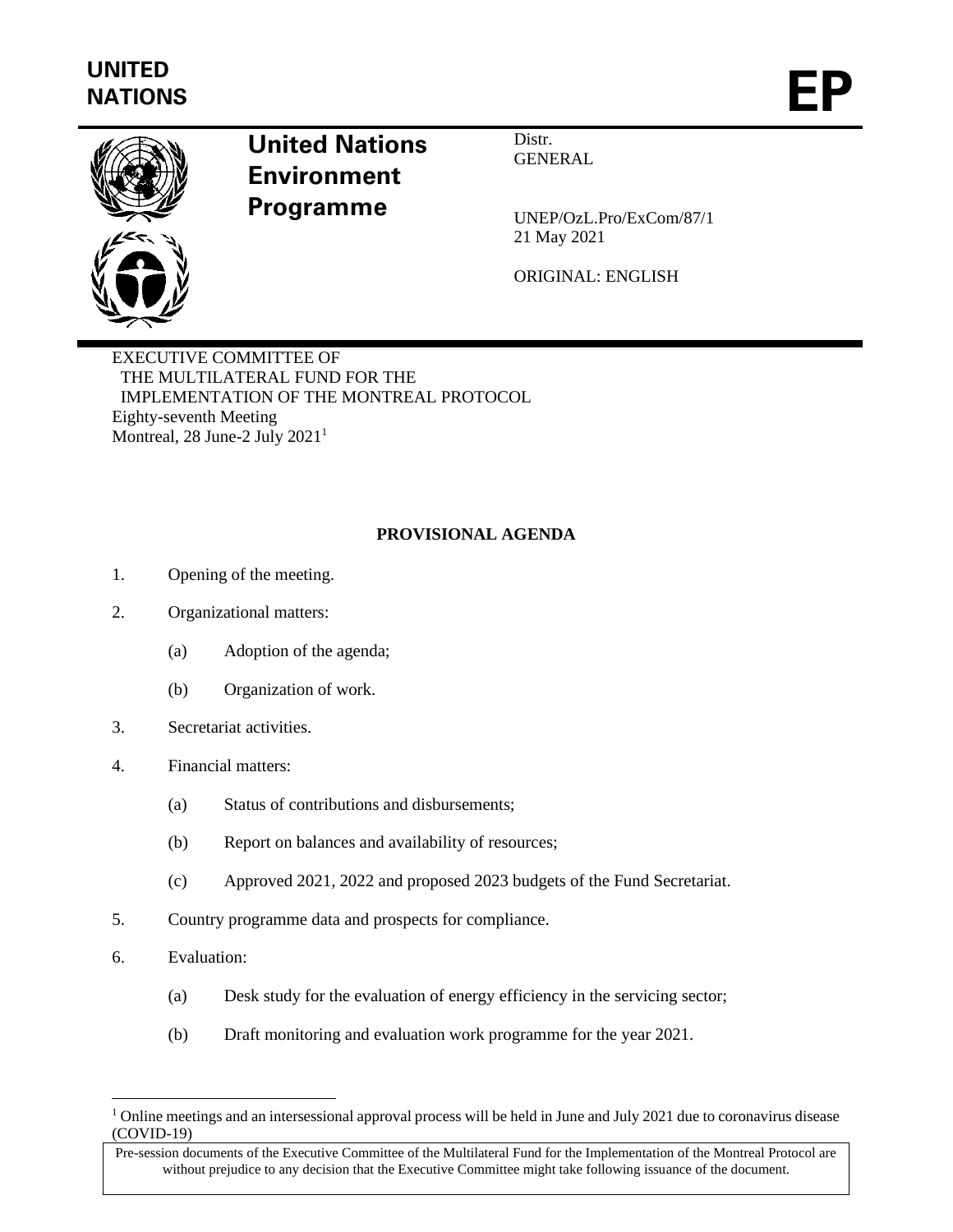- 7. Programme implementation:
	- (a) Status reports and reports on projects with specific reporting requirements;
	- (b) 2021 consolidated project completion report.
- 8. Business planning:
	- (a) Update on the status of implementation of the 2021-2023 consolidated business plan of the Multilateral Fund;
	- (b) Tranche submission delays.
- 9. Project proposals:
	- (a) Overview of issues identified during project review;
	- (b) Bilateral cooperation;
	- (c) Work programmes:
		- (i) Work programme of UNDP for 2021;
		- (ii) Work programme of UNEP for 2021;
		- (iii) Work programme of UNIDO for 2021;
		- (iv) Work programme of the World Bank for 2021;
	- (d) Investment projects.

10. Overview of current monitoring, reporting, verification and enforceable licensing and quota systems developed with support from the Multilateral Fund (decision 84/85).

11. Review of institutional strengthening projects, including funding levels (decision 74/51(d)).

12. Update of the analysis of the implications of parallel or integrated implementation of HCFC phase-out and HFC phase-down activities (decision 84/86(b)(i)).

13. Matters related to the Kigali Amendment to the Montreal Protocol:

- (a) Development of the cost guidelines for the phase-down of HFCs in Article 5 countries: Draft criteria for funding (decision 83/65(d));
- (b) A document discussing potential strategies, policy measures and commitments, as well as projects and activities that could be integrated within stage I of HFC phase-down plans for Article 5 countries to ensure limits on growth and sustainable reductions in HFC consumption (decision 84/54(b));
- (c) Draft guidelines for the preparation of HFC phase-down plans for Article 5 countries (decision 86/93);
- (d) Analysis of the level and modalities of funding for HFC phase-down in the refrigeration servicing sector (decisions  $83/65$ (b) and  $84/86$ (b)(ii));